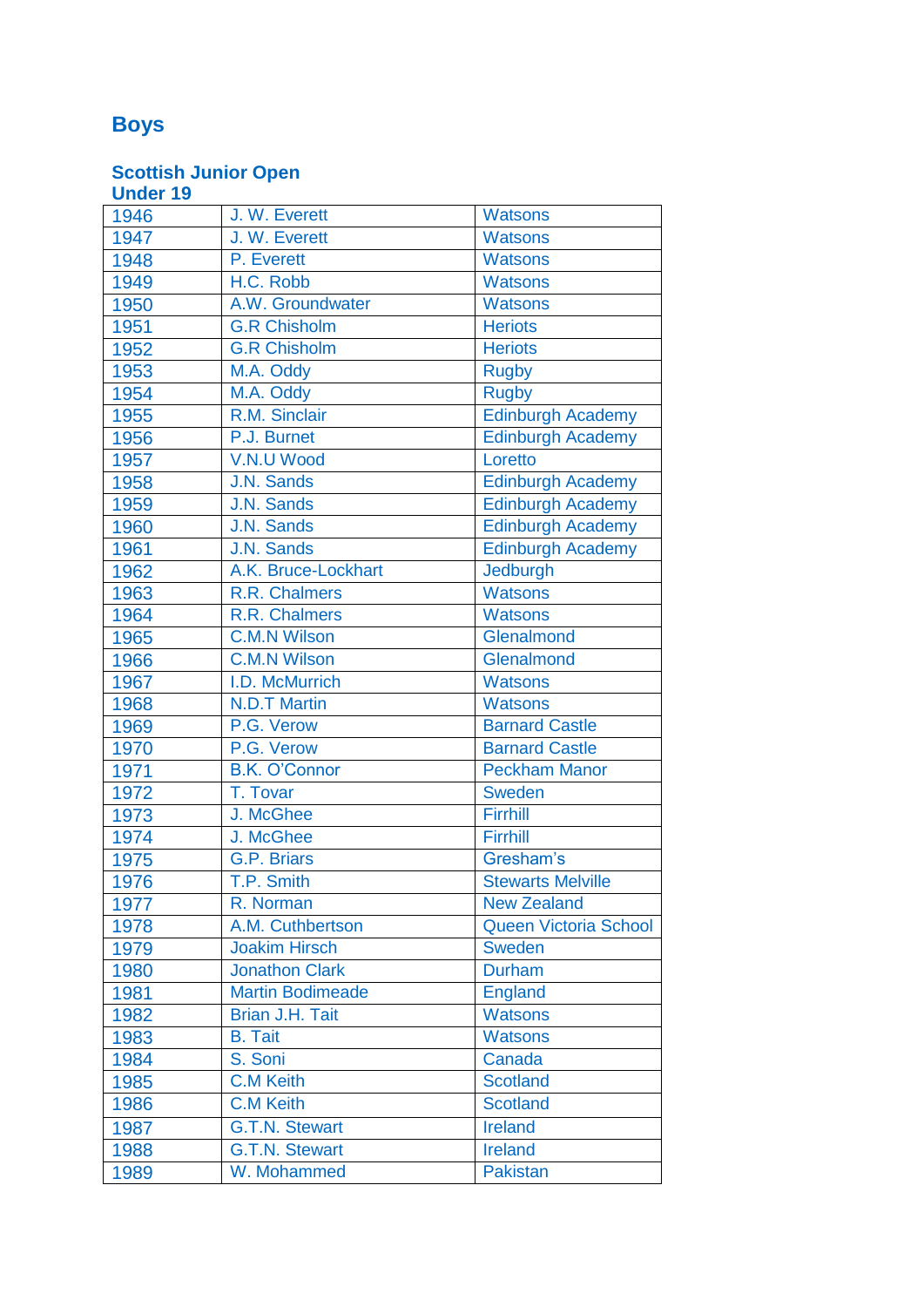| 1990 | P.F. Nicol               | <b>Scotland</b>    |
|------|--------------------------|--------------------|
| 1991 | P.F. Nicol               | <b>Scotland</b>    |
| 1992 | S. Castelyn              | <b>Belgium</b>     |
| 1993 | <b>O.El. Borolossy</b>   | Egypt              |
| 1994 | K. Low                   | <b>Malaysia</b>    |
| 1995 | S. Boswell               | <b>Australia</b>   |
| 1996 | <b>Ong Beng Hee</b>      | <b>Malaysia</b>    |
| 1997 | <b>Ong Beng Hee</b>      | <b>Malaysia</b>    |
| 1998 | <b>Ong Beng Hee</b>      | <b>Malaysia</b>    |
| 1999 | <b>Alistair Walker</b>   | <b>England</b>     |
| 2000 | <b>Robertino Pezzota</b> | Argentina          |
| 2001 | <b>Majid Khan</b>        | <b>Pakistan</b>    |
| 2002 | <b>Dylan Bennet</b>      | <b>Netherlands</b> |
| 2003 | <b>Siddarth Suchde</b>   | India              |
| 2004 | <b>Campbell Grayson</b>  | <b>New Zealand</b> |
| 2005 | <b>Arturo Salazar</b>    | <b>Mexico</b>      |
| 2006 | <b>Max Lee</b>           | <b>Hong Kong</b>   |
| 2007 | <b>Harindar Palsingh</b> | India              |
| 2008 | Nicholas Sachvie         | Canada             |
| 2009 | <b>Andrew Schnell</b>    | Canada             |
| 2010 | <b>Tyler Osborne</b>     | Canada             |
| 2012 | Syed Hamzah-Shah-Bukhari | <b>Pakistan</b>    |
| 2013 | Ryosei Kobayahsi         | Japan              |

# **Boys**

| <b>Under</b> |
|--------------|
|--------------|

| 1986 | C. Chan                     | <b>Malaysia</b>  |
|------|-----------------------------|------------------|
| 1987 | J. Lim                      | <b>Malaysia</b>  |
| 1988 | P. Nicol                    | <b>Scotland</b>  |
| 1989 | J. Power                    | Canada           |
| 1990 | O. El-Borolossy             | Egypt            |
| 1991 | A. Barada                   | Egypt            |
| 1992 | A. Barada                   | Egypt            |
| 1993 | <b>Ahmed Faizy</b>          | Egypt            |
| 1994 | B.H. Ong                    | <b>Malaysia</b>  |
| 1995 | <b>Ong Beng Hee</b>         | <b>Malaysia</b>  |
| 1996 | <b>Mohd Azlan Iskandar</b>  | <b>Malaysia</b>  |
| 1997 | <b>Mahmoud Abd-El-Kader</b> | Egypt            |
| 1998 | <b>Mohd Azlan Iskandar</b>  | <b>Malaysia</b>  |
| 1999 | <b>Marcus Yeap Y-Choong</b> | <b>Malaysia</b>  |
| 2000 | <b>Jhie Gough</b>           | <b>Australia</b> |
| 2001 | <b>Safeer Khan</b>          | <b>Pakistan</b>  |
| 2002 | <b>Robin Clarke</b>         | Canada           |
| 2003 | <b>Arturo Salazar</b>       | <b>Mexico</b>    |
| 2004 | <b>Arturo Salazar</b>       | <b>Mexico</b>    |
| 2005 | <b>Rory Byrne</b>           | <b>Ireland</b>   |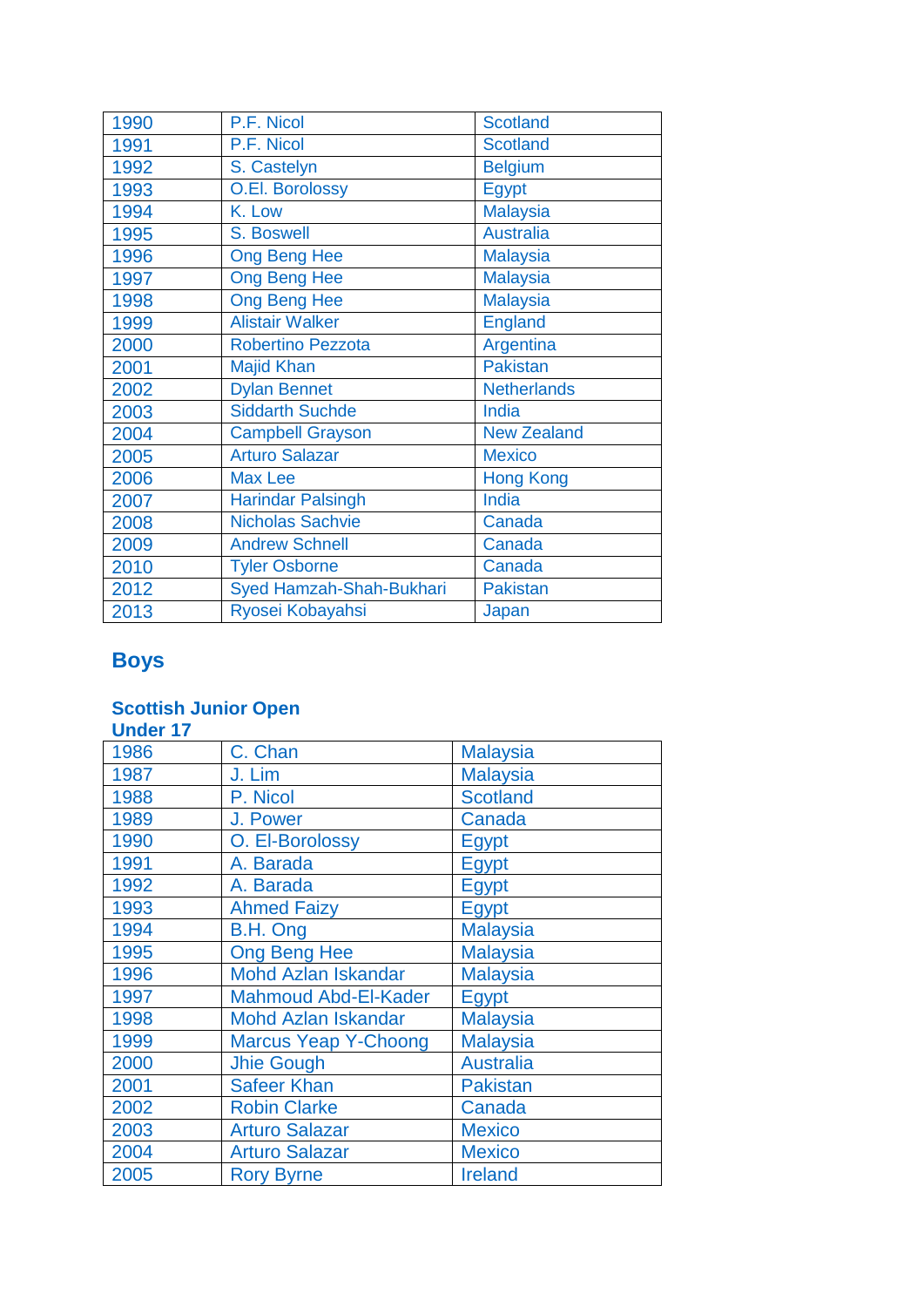| 2006 | <b>Ivan Yuen</b>        | <b>Malaysia</b> |
|------|-------------------------|-----------------|
| 2007 | <b>Andrew Schnell</b>   | Canada          |
| 2008 | <b>Millet Zarazua</b>   | <b>Mexico</b>   |
| 2009 | <b>Abhishek Pradhan</b> | India           |
| 2010 | <b>Lyell Fuller</b>     | <b>England</b>  |
| 2012 | Amr Arafa Egypt         | Egypt           |
| 2013 | <b>Diego Elias</b>      | Peru            |

# **Boys**

#### **Scottish Junior Open**

| <b>Under 15</b> |                          |                    |
|-----------------|--------------------------|--------------------|
| 1998            | <b>Dylan Bennet</b>      | <b>Netherlands</b> |
| 1999            | <b>Aaron Frankcomb</b>   | <b>Australia</b>   |
| 2000            | <b>Ben Reece</b>         | <b>Australia</b>   |
| 2001            | <b>Yasir Butt</b>        | <b>Pakistan</b>    |
| 2002            | Adil Maqbool Khawaja     | <b>Pakistan</b>    |
| 2003            | <b>Nicolas Mueller</b>   | <b>Switzerland</b> |
| 2004            | Leo Au                   | <b>Hong Kong</b>   |
| 2005            | <b>Gabriel Velazquez</b> | <b>Mexico</b>      |
| 2006            | <b>Ravi Dixit</b>        | India              |
| 2007            | <b>Mahesh Mnagaonkar</b> | India              |
| 2008            | <b>Joshua Sekhar</b>     | Canada             |
| 2009            | <b>Ahmad Alsaraj</b>     | Jordan             |
| 2010            | <b>Ziad Roshdy</b>       | Egypt              |
| 2012            | <b>Omer Allaudin</b>     | <b>Pakistan</b>    |
| 2013            | <b>Scott Galloway</b>    | <b>New Zealand</b> |

# **Boys**

| <b>Under 13</b> |                                  |                  |
|-----------------|----------------------------------|------------------|
| 1988            | C. Hamilton                      |                  |
| 1989            | A. Stevenson                     | <b>England</b>   |
| 1990            | P. Hornsby                       | <b>England</b>   |
| 1991            | <b>Ong Beng Hee</b>              | <b>Malaysia</b>  |
| 1992            | <b>K. Darweesh</b>               | Egypt            |
| 1993            | <b>Alberto Manso</b>             | <b>Spain</b>     |
| 1994            | C. Hillyard                      | <b>Scotland</b>  |
| 1995            | Y. L'el Halby                    | Egypt            |
| 1996            | A. Allam                         | Egypt            |
| 1997            | <b>Ramy Mohamed Ashour</b>       | Egypt            |
| 1998            | <b>Yu Shun Kwong</b>             | <b>Hong Kong</b> |
| 1999            | <b>Adil Magbool</b>              | <b>Pakistan</b>  |
| 2000            | <b>Tom Pashley</b>               | <b>England</b>   |
| 2001            | <b>Harinder Pal Singh Sandhu</b> | India            |
| 2002            | <b>Chun Ming Au</b>              | <b>Hong Kong</b> |
| 2003            | <b>Ramit Tandon</b>              | India            |
| 2004            | <b>Khaled Youssef Amr</b>        | Egypt            |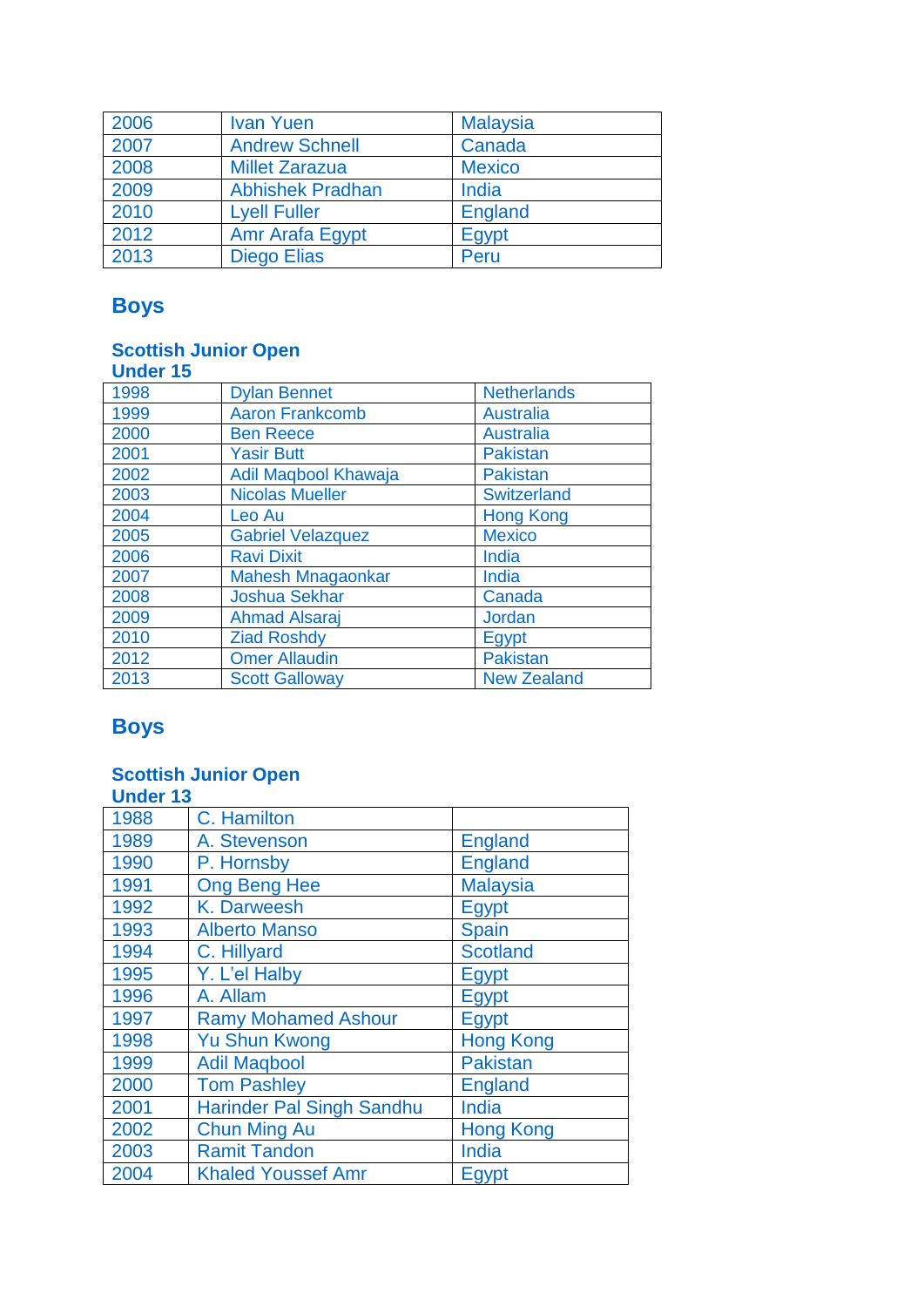| 2005 | <b>David Wardle</b>      | <b>England</b>     |
|------|--------------------------|--------------------|
| 2006 | <b>Mahesh Mangaonkar</b> | India              |
| 2007 | <b>Jake Beck</b>         | Canada             |
| 2008 | <b>Kush Kumar</b>        | India              |
| 2009 | Roshan Kumarkanna        | India              |
| 2010 | <b>Scott Galloway</b>    | <b>New Zealand</b> |
| 2012 | <b>James Wyatt</b>       | England            |
| 2013 | <b>Nick Wall</b>         | <b>England</b>     |

## **Girls**

### **Scottish Junior Open**

| <b>Under 19</b> |                                |                  |
|-----------------|--------------------------------|------------------|
| 1998            | <b>Elisabet Sado</b>           | Spain            |
| 1999            | <b>Dominique Lloyd-Walter</b>  | England          |
| 2000            | <b>Tricia Chuanh Huei Ming</b> | <b>Malaysia</b>  |
| 2001            | Laura Jane Lengthorn           | England          |
| 2002            | <b>Kasey Brown</b>             | <b>Australia</b> |
| 2003            | <b>Susie Pierrepont</b>        | <b>England</b>   |
| 2004            | <b>Annie Au</b>                | <b>Hong Kong</b> |
| 2005            | <b>Neha Kumar</b>              | Canada           |
| 2006            | <b>Joey Chan</b>               | <b>Hong Kong</b> |
| 2007            | <b>Sarah Jane Perry</b>        | England          |
| 2008            | Misaki Kobayashi               | Japan            |
| 2009            | <b>Laura Gemmell</b>           | Canada           |
| 2010            | <b>Tamika Saxby</b>            | <b>Australia</b> |
| 2012            | <b>Rosie Allan</b>             | <b>Scotland</b>  |
| 2013            | <b>Taylor Flavell</b>          | <b>Australia</b> |

## **Girls**

| <b>Under 17</b> |                              |                     |
|-----------------|------------------------------|---------------------|
| 1998            | <b>Nicol David</b>           | <b>Malaysia</b>     |
| 1999            | <b>Susan Ferreira</b>        | <b>South Africa</b> |
| 2000            | <b>Michelle Quibell</b>      | <b>USA</b>          |
| 2001            | <b>Kasey Brown</b>           | <b>Australia</b>    |
| 2002            | <b>Jennifer Blumberg</b>     | Canada              |
| 2003            | <b>Peta Hughes</b>           | <b>Australia</b>    |
| 2004            | <b>Joey Chan</b>             | <b>Hong Kong</b>    |
| 2005            | <b>Leung Shin Nga</b>        | <b>Hong Kong</b>    |
| 2006            | <b>Low Wee Wern Malaysia</b> | <b>Malaysia</b>     |
| 2007            | <b>Anwesha Reddy</b>         | India               |
| 2008            | <b>Hannah Anthony</b>        | <b>Scotland</b>     |
| 2009            | <b>Tamika Saxby</b>          | <b>Australia</b>    |
| 2010            | <b>Risa Sugimoto</b>         | Japan               |
| 2012            | <b>Kirsty Lobban</b>         | <b>Scotland</b>     |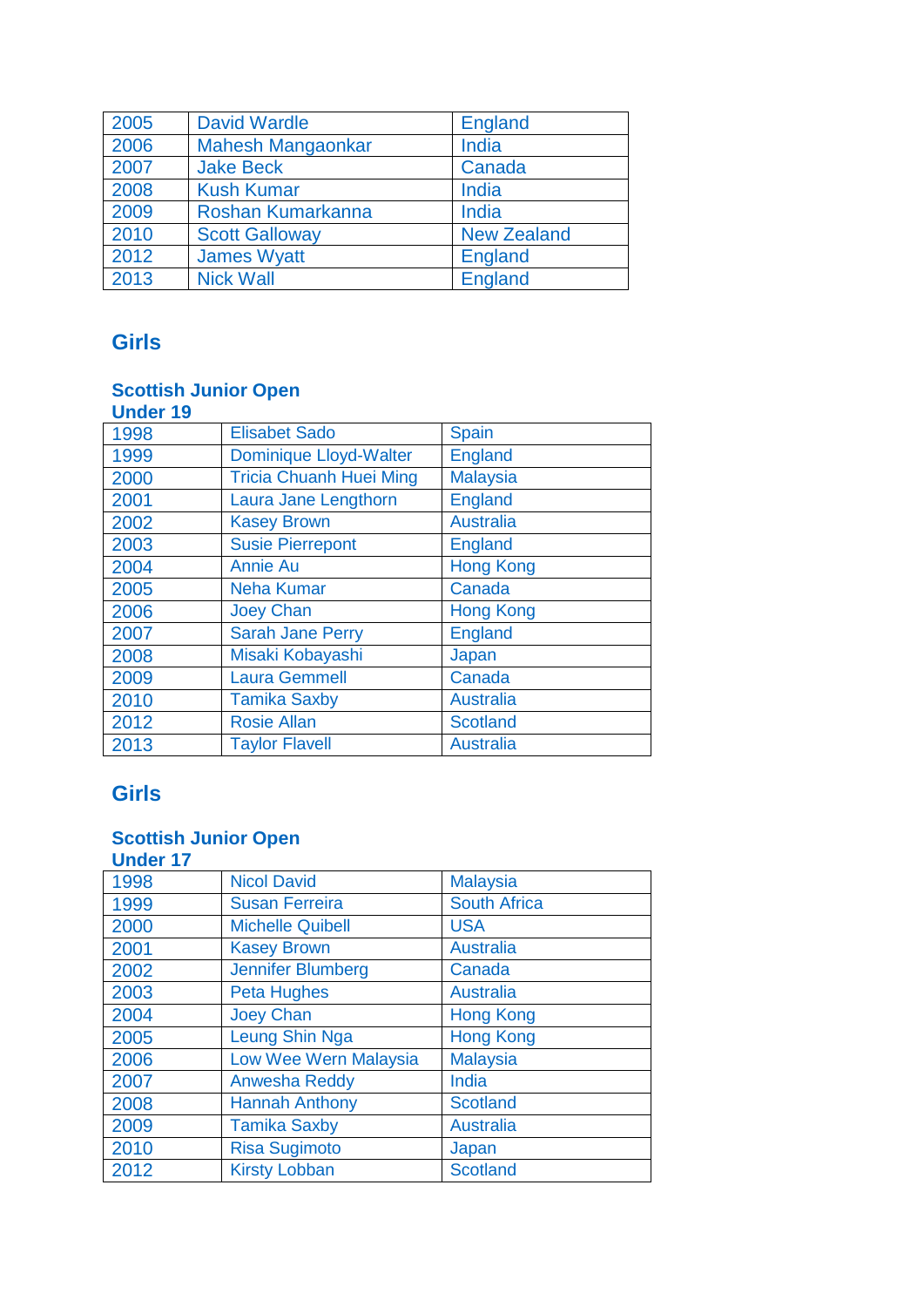| 2013              | Favnt |
|-------------------|-------|
| <b>Dina Farid</b> | −yyr  |

## **Girls**

#### **Scottish Junior Open**

**Under 15**

| unuu |                          |                  |
|------|--------------------------|------------------|
| 1982 | <b>Louise Thomson</b>    |                  |
| 1983 | <b>Julie Nicol</b>       | <b>Scotland</b>  |
| 1984 | <b>Sabine Schoene</b>    | Germany          |
| 1985 | <b>Sabine Schoene</b>    | Germany          |
| 1986 | Sabine Schoene           | Germany          |
| 1987 | <b>Esther Mayor</b>      | <b>Scotland</b>  |
| 1988 | <b>Wendy Maitland</b>    | <b>Scotland</b>  |
| 1989 | <b>Pamela Nimmo</b>      | <b>Scotland</b>  |
| 1990 | <b>Pamela Nimmo</b>      | <b>Scotland</b>  |
| 1991 | Lisa McKenna             | <b>Scotland</b>  |
| 1992 | <b>Isabelle Stoehr</b>   | <b>France</b>    |
| 1993 | <b>Simone Leifels</b>    | Germany          |
| 1994 | E. Sado                  | <b>Spain</b>     |
| 1995 | <b>Nicol David</b>       | <b>Malaysia</b>  |
| 1996 | <b>Nicol David</b>       | <b>Malaysia</b>  |
| 1997 | <b>Margaux Moros</b>     | Spain            |
| 1998 | <b>Michelle Quibell</b>  | <b>USA</b>       |
| 1999 | Joshna Chinappa          | India            |
| 2000 | <b>Jennifer Blumberg</b> | Canada           |
| 2001 | <b>Holing Chan</b>       | <b>Hong Kong</b> |
| 2002 | Ho Ling Joey Chan        | <b>Hong Kong</b> |
| 2003 | Annie Au Wing Chi        | <b>Hong Kong</b> |
| 2004 | <b>Low Wee Wern</b>      | <b>Malaysia</b>  |
| 2005 | <b>Laura Gemmell</b>     | Canada           |
| 2006 | <b>Low Wee Nee</b>       | <b>Malaysia</b>  |
| 2007 | <b>Tamika Saxby</b>      | <b>Australia</b> |
| 2008 | Lorena Pena              | <b>Mexico</b>    |
| 2009 | <b>Kirsty Lobban</b>     | <b>Scotland</b>  |
| 2010 | <b>Radwa Adel</b>        | <b>Egypt</b>     |
| 2012 | <b>Hinako Sakai</b>      | Japan            |
| 2013 | Satomi Watanabe          | Japan            |

### **Girls**

| <b>Under 13</b> |                       |                 |
|-----------------|-----------------------|-----------------|
| 1988            | T. Maitland           | <b>Scotland</b> |
| 1989            | <b>Gail Davie</b>     | <b>Scotland</b> |
| 1990            | L. Hamilton           | <b>Scotland</b> |
| 1991            | D. L. Walter          | <b>England</b>  |
| 1992            | D. L. Walter          | <b>England</b>  |
| 1993            | <b>Hyman El Ameer</b> |                 |